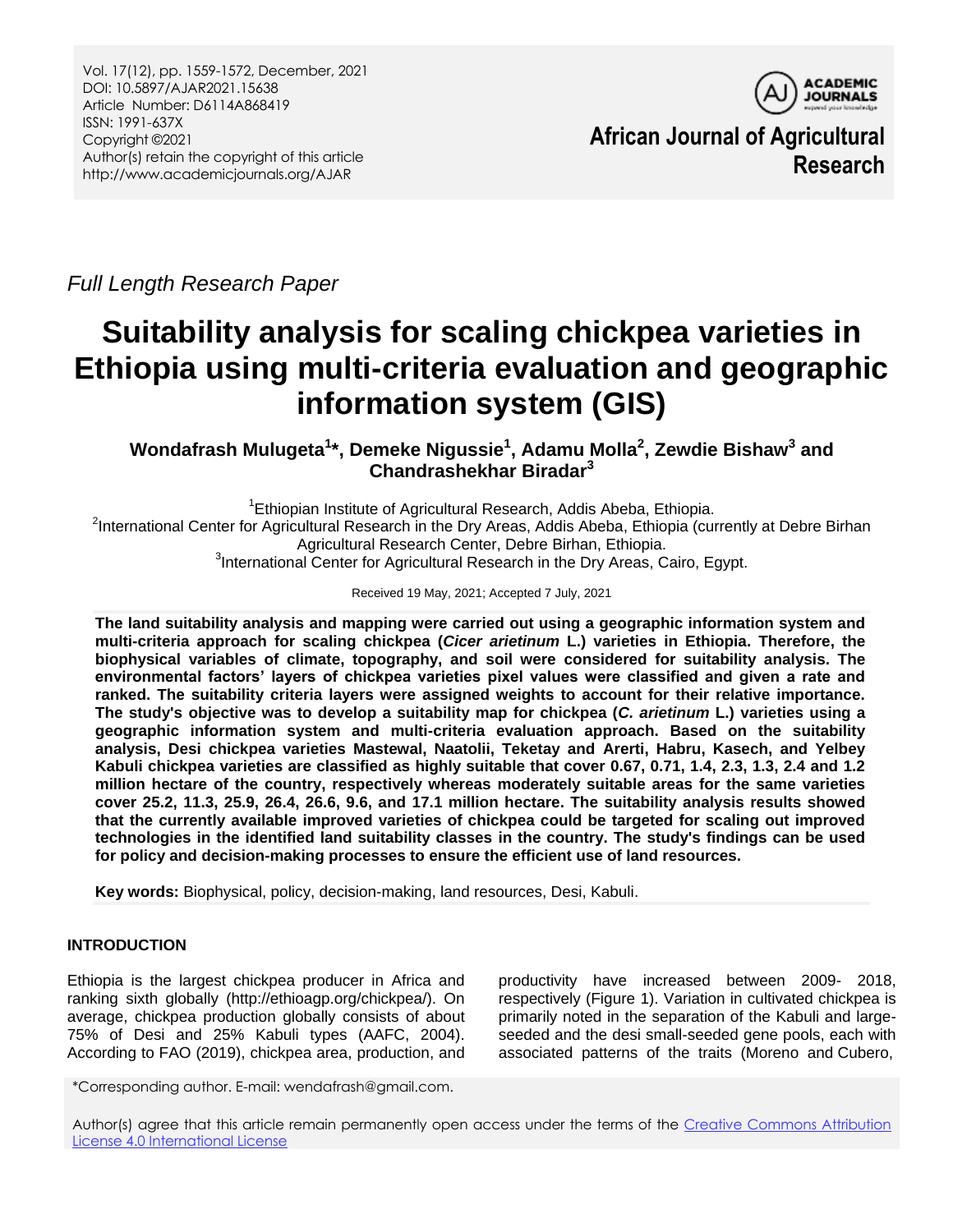

**Figure 1.** Area harvested, production and productivity of chickpea in Ethiopia. Source: FAO (2019).

1978). The Desi types have seed sizes generally in the range of 100-250 g/1000 seed (van der Maesen, 1973). There are small-seeded Kabuli types of 250-350 g/1000 seed, but the large-seeded Kabuli range from 400 to 600 g/1000 seed, with owl's head-shaped and generally cream-colored seeds and white flowers (Moreno and Cubero, 1978).

Chickpea varieties released between 1990 and 2000 in Ethiopia showed an increase in seed weight of 31.9% and 12% for Kabuli and Desi, respectively. Remarkable progress has been achieved in genetic gain for seed size in the chickpea-breeding program. Because of the primary focus on developing large-seeded Kabulis due to world market demand (Bekele et al., 2015). Seed size is an essential quality trait for Kabuli types as larger seeds fetch a higher premium price in international trade (Gaur et al., 2007).

The existence of diverse farming systems, agroecologies, and socio-economic and cultural diversity have endowed Ethiopia with a biological wealth of species diversity, particularly the crops (IBC, 2007).Crop yields are inevitably affected by many factors such as weather conditions, farming practices, input use, amount and prices (fertilizers, seeds), and use of irrigation (CSA, 2015). Agriculture is a source of food and income, but where, when, how, and what to cultivate are the main issues farmers and land managers face daily (Mokarram et al., 2010). Appropriate decision-making on crop production can reduce various risk factors associated with unsustainable land management. The limited available arable land is taken for granted, which may turn from 'best' to 'worst' irrespective of land use and management practice without understanding its particular requirements and potential use (FAO, 1993; Biradar et al., 2019).

Land suitability classification for agriculture is fundamental for future planning to help decision-makers and agricultural development planners determine how appropriate use of the land in a location are more suitable for certain agricultural use (Singha and Swain, 2016).

Geographic Information System (GIS) has contributed to the speed and efficiency of the overall planning process in agricultural land use suitability. It enables quick and efficient access to large amounts of information, exhibiting relationships, patterns, and trends useful in monitoring land use potential and suitability evaluation. It is a useful tool for scaling proven technologies and practices, including the specific crops and crop varieties, to address the yield and nutritional gaps (Singha and Swain, 2016; Low et al., 2018). As crop's environmental requirements vary from variety to variety, it is recommended to undertake variety-specific analysis and mapping to understand better the extent of scaling up the specific crop technology (Nigussie, 2014). The objective of the study was to develop a suitability map for chickpea (*Cicer arietinum* L.) varieties using the Geographic Information System (GIS) and Multi-Criteria Evaluation (MCE) approach.

### **MATERIALS AND METHODS**

#### **Geospatial data used**

The main biophysical factors used in the generation of the suitability map were: rainfall, temperature, length of growing period (LGP), soil type, soil chemical and physical properties, altitude and slope. The rainfall and temperature (during the growing period) interpolated (predicted values for cells in a raster from sample data points) at a spatial resolution of about 300 m which were then resampled to 200 m to match the 200 m analysis resolution. The LGP from the Ministry of Agriculture (WBISPP, 2004) was used with a slight modification (that is, joining the values of dependable length of period and converting to raster (pixel-based). The soil types data were acquired from MoA modified by the Woody Biomass Inventory and Strategic Planning Project (WBISPP, 2004); while, the soil properties ([chemical (pH) and physical (depth, texture, and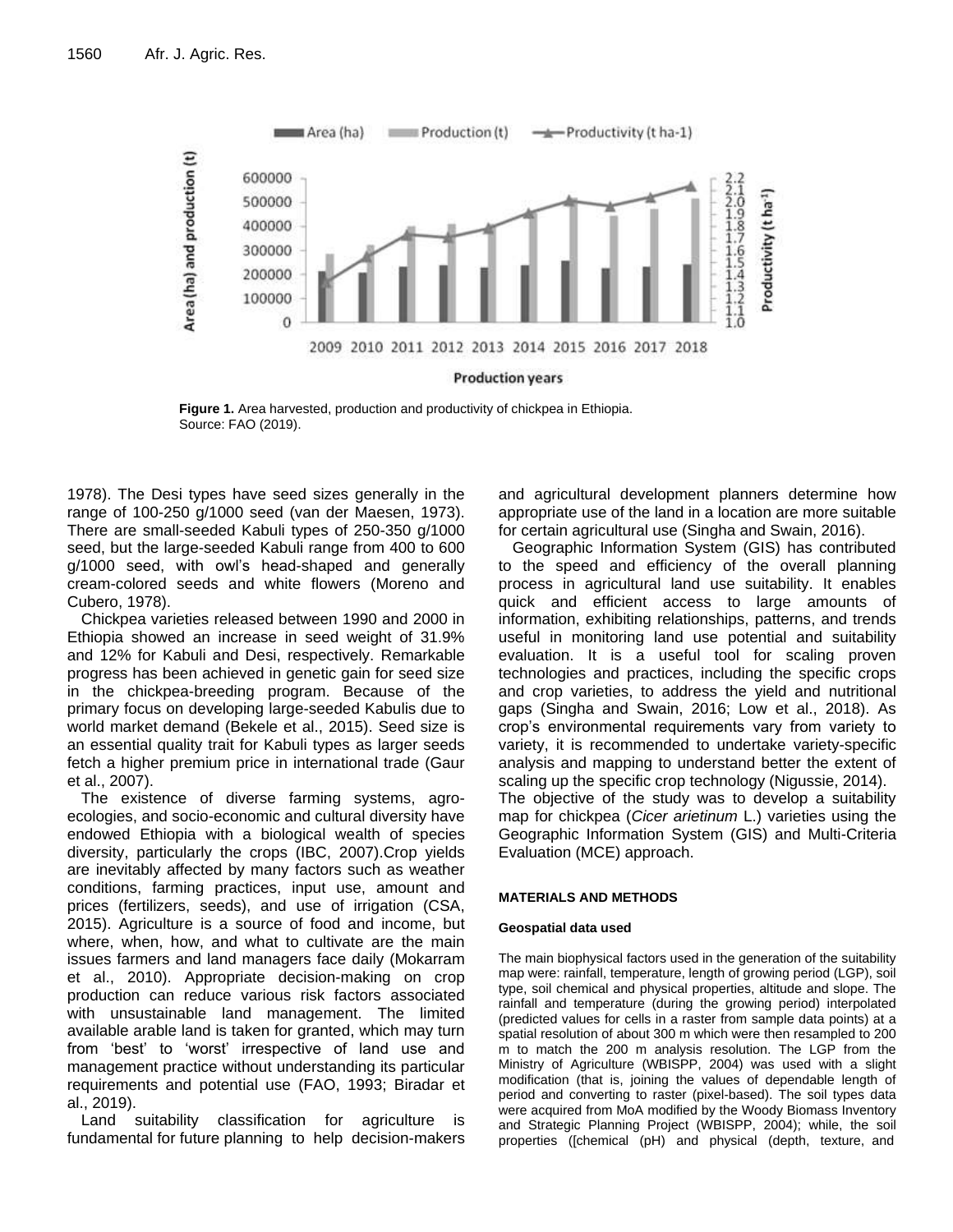**Table 1**. Structure of the FAO land suitability classification.

| Code           | Class name          | <b>Description</b>                                                                                                                                                                                                                                                                                                                              |
|----------------|---------------------|-------------------------------------------------------------------------------------------------------------------------------------------------------------------------------------------------------------------------------------------------------------------------------------------------------------------------------------------------|
| S1             | Highly suitable     | Land having no significant limitations to the sustained application of a given use, or only minor<br>limitations that will not significantly reduce productivity and will not raise inputs above an<br>acceptable level                                                                                                                         |
| S <sub>2</sub> | Moderately suitable | Land having limitations which, in aggregate, are moderately severe for sustained application of<br>a given user; the limitations will reduce productivity and increase required inputs to the extent<br>that the overall advantage to be gained from the use, although still attractive, will be appreciably<br>low to that expected on S1 land |
| S3             | Marginally suitable | Land having limitations that, in aggregate, are severe for sustained application of a given use<br>and will reduce productivity or benefits, or increase required inputs, that this expenditure will be<br>only marginally justified.                                                                                                           |
| N              | Not suitable        | Land that cannot support the land use on a sustained basis, or land on which benefits do not<br>justify necessary inputs                                                                                                                                                                                                                        |

Source: FAO (1976, 1993).

drainage)], were extracted from the Soil and Terrain Database of East Africa and gridded soil database of 250 m (ISRIC, 2015). For the altitude information, the Shuttle Radar Topography Mission (SRTM) 90 m digital elevation model (DEM) database (Jarvis et al., 2008) was used, and the same DEM used for generating slope map. These data were re-sampled to a common spatial resolution of 200 m for the spatial analysis in the GIS domain. Whereas administrative boundaries and infrastructure (roads, towns, and other facilities) were used to compute statistical information and prepare the final maps, respectively. However, park and lake areas were excluded (restricted) in this land suitability analysis.

#### **Defining environmental requirements**

The land suitability class threshold determined were mainly based on (FAO, 1984, 2007) employing a multi-criteria evaluation technique that integrates major determinant factors that affect chickpea production in Ethiopia. The national variety trials conducted at multi-locations and multi-seasons were used to define various suitability ranges/limits.

Then, environmental requirements of each variety were defined by means of a set of critical values, which determine the limits between the land suitability levels (classes) that reflect the degree of suitability (Table 1).

According to FAO classification, S1 corresponds to 85-100% of optimum yield under the recommended management practices, S2 to 60-85%, S3 to 40 - 60%, N1 to 25 - 40% and N2 to 25 - 0% (Elsheikh and Abdalla, 2016).

Since the analysis is raster (pixel) based, some of the data in vector format (object-based) were converted to uniform raster datasets. The necessary GIS layers of environmental factors affecting the growth of chickpea varieties were identified, and each layer's pixel values were classified and assigned weight.

Following this, the environmental factor layers were compared among themselves and ranked. Based on the rate and rank assigned to each pixel, the land suitability map for each variety was computed. The classification of each layer into suitability categories was done using Reclassify by Table function in ArcGIS spatial analyst (ESRI GIS package) tool. The reclassification is implemented in the model by preparing separate tables for each factor/criteria layer and chickpea variety.

#### **Criteria layers and overall suitability analysis**

The overall suitability map combines the altitude, slope, soil types,

soil properties, and climate layers. The weighted overlay approach built on ArcGIS Model Builder was used for the overlay analysis to solve such multi-criteria problems of suitability. The suitability criteria layers were assigned weights to account for their relative importance and overlaid using the weighted overlay tool to produce the overall land suitability map. The purpose of weighting is to express the relative importance of each factor regarding the effects on crop production (Perveen et al., 2007). The analytic hierarchy process (AHP) was used to evaluate and calculate the weights for the different criteria (Saaty, 2008), and numerical scales of measurement were derived by comparing against the goal for importance. The pair wise comparison scales were assigned through discussion among experts. The overall suitability is computed by multiplying the selected criteria weight (Wi) by the assigned sub-criteria score (Xi) and summing these values in the ArcGIS Model Builder (Equation 1):

$$
S = \sum_{i=1}^{n} WiXi \tag{1}
$$

Where S denotes the final land suitability score, Wi denotes the weight of the corresponding suitability criteria, Xi denotes the assigned sub-criteria score of (i) suitability criteria, and (n) is the total number of criteria maps. The final suitability result (maps and tabular data), including the explanatory document, is prepared in softcopy and hardcopy.

#### **Crop varieties**

In suitability analysis, seven chickpea varieties (Mastewal, Naatolii, Teketay, Arerti, Habru, Kasech and Yelbe) were used. The varieties were selected based on current production and area coverage in the technology transfer productivity, earliness export, and local market quality parameters (Table 2).

### **RESULTS AND DISCUSSION**

#### **Area and suitability mapping**

The chickpea variety level land suitability map adopted from (Nigussie, 2018) that showed the percentage area coverage for each regional state computed based on their respective total area (Table 3).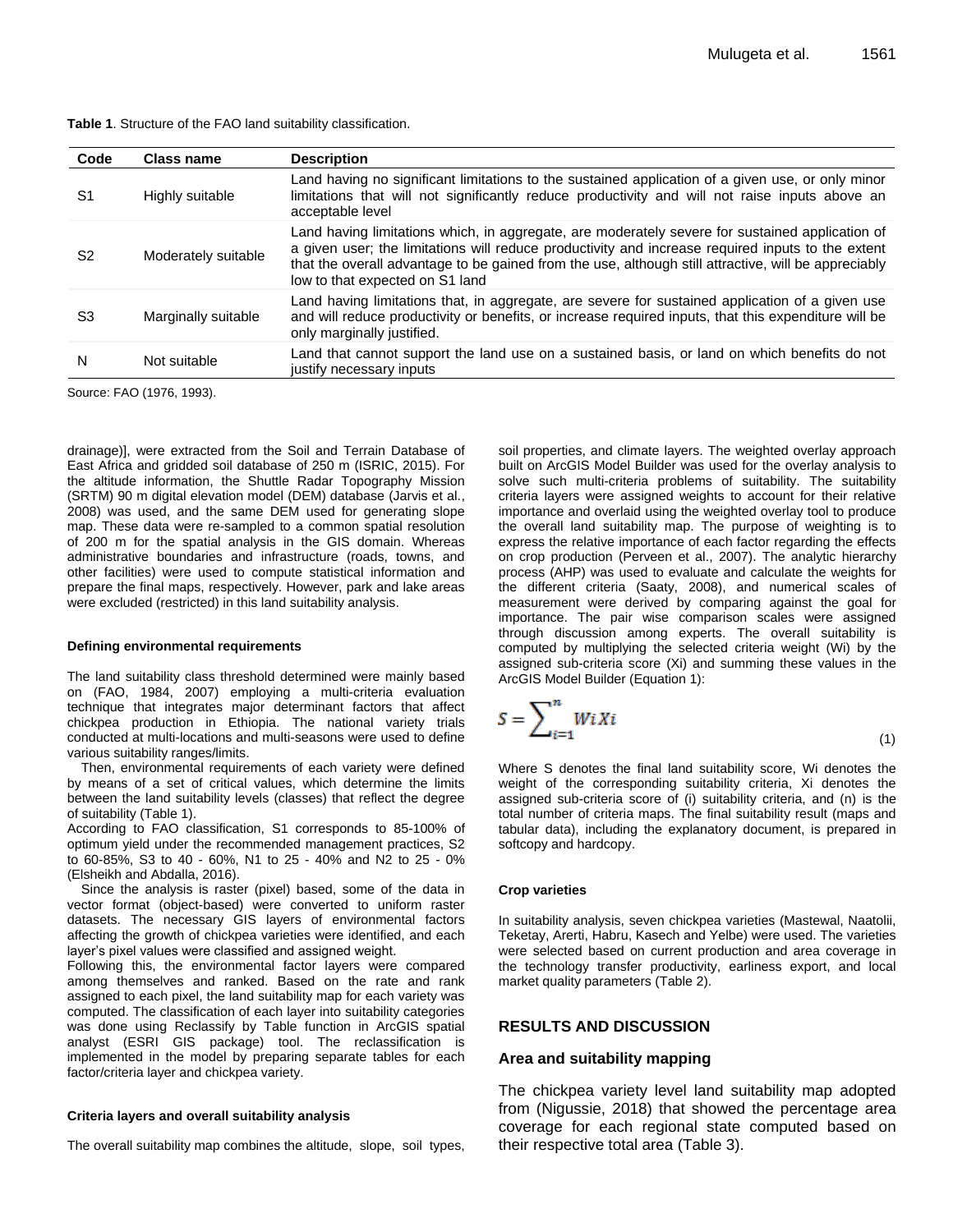| Variety  | Type   | Year of<br>release | Releasing<br>center | DF flowering<br>after<br>emergence | Days to<br>maturity after<br>planting | <b>Grain vield with</b><br>recommended<br>management (t/ha) | Thousand-<br>seed weight<br>(g) | <b>Plant height</b><br>at poding<br>(c <sub>m</sub> ) | Altitude (m) | Germplasm<br>source |
|----------|--------|--------------------|---------------------|------------------------------------|---------------------------------------|-------------------------------------------------------------|---------------------------------|-------------------------------------------------------|--------------|---------------------|
| Mastewal | Desi   | 2006               | <b>DBARC</b>        | 52                                 | 122                                   | $2.5 - 3.1$                                                 | 240                             | 40                                                    | 2,000-2,600  | <b>ICRISAT</b>      |
| Naatolii | Desi   | 2007               | <b>DZARC</b>        | 60                                 | 115                                   | $2.5 - 3.6$                                                 | 240                             | 41                                                    | .800-2.700   | <b>ICRISAT</b>      |
| Teketay  | Desi   | 2013               | <b>DZARC</b>        | 50                                 | 118                                   | $1.8 - 4.4$                                                 | 310                             | 38                                                    | .800-2.700   | <b>ICRISAT</b>      |
| Arerti   | Kabuli | 2000               | <b>DZARC</b>        | 59                                 | 130                                   | $0.73 - 3.2$                                                | 257                             | 45                                                    | .800-2.600   | <b>ICRISAT</b>      |
| Habru    | Kabuli | 2004               | <b>DZARC</b>        | 60                                 | 121                                   | $2.4 - 3.2.$                                                | 319                             | 46                                                    | .800-2.600   | <b>ICARDA</b>       |
| Kasech   | Desi   | 2011               | <b>SIARC</b>        | 46                                 | 118                                   | $2.0 - 2.5$                                                 | 375                             | 50                                                    | .400-2.000   | <b>ICARDA</b>       |
| Yelbey   | Kabuli | 2006               | <b>SIARC</b>        | 44                                 | 92                                    | $0.8 - 2.3$                                                 | 355                             | 42                                                    | 1,450-2,300  | <b>ICRISAT</b>      |

**Table 2.** Agronomic characteristics of chickpea varieties used for land suitability mapping.

Source: Crop Variety Registers (NSIA, 2000; MoARD, 2004, 2006, 2007; MoA, 2011, 2013); and regional variety trial (RTV) data submitted to MoA/MoARD for varietal releases; DBARC; Debre Berhan Agricultural Research Center, DZARC; Debre Zeit Agricultural Research Center, SIARC; Sirinka Agricultural Research Center, ICRISAT; International Crops Research Institute for the Semi-Arid Tropics, ICARDA; International Center for Agricultural Research in Dry Areas.

**Table 3.** Area (ha) of regional administrative states in Ethiopia\*.

| <b>Regional administrative states</b> | Area (ha)   | Percentage area |
|---------------------------------------|-------------|-----------------|
| Afar                                  | 9,562,336   | 8.45            |
| Amhara                                | 15,563,369  | 13.75           |
| Benishangul Gumuz (BSG)               | 5,000,357   | 4.42            |
| Gambella                              | 2,570,136   | 2.27            |
| Oromia                                | 32.449.413  | 28.66           |
| Somali                                | 31.561.965  | 27.88           |
| <b>SNNP</b>                           | 11,289,986  | 9.97            |
| Tigray                                | 5,020,658   | 4.43            |
| Addis Ababa                           | 55.069      | 0.05            |
| Dire Dawa                             | 105,556     | 0.09            |
| Harari                                | 37.165      | 0.03            |
| Total                                 | 113,216,009 | 100             |

Note: \*The total area includes all agriculture, forest, water, town, and other lands bounded within the boundary of each regional state; Addis Abeba, Dire Dawa, and Harari are city administrations with limited agricultural land for crop production.

**Crop-level land suitability mapping** 

From the outset, it should be noted that the

suitability analysis in this study does not exclude the areas occupied by non-agricultural areas such as forests, woodlands, towns (except Addis

Abeba, Dire Dawa and Harari), and other noncropland use. It also does not account the updated cropland currently under active cultivation.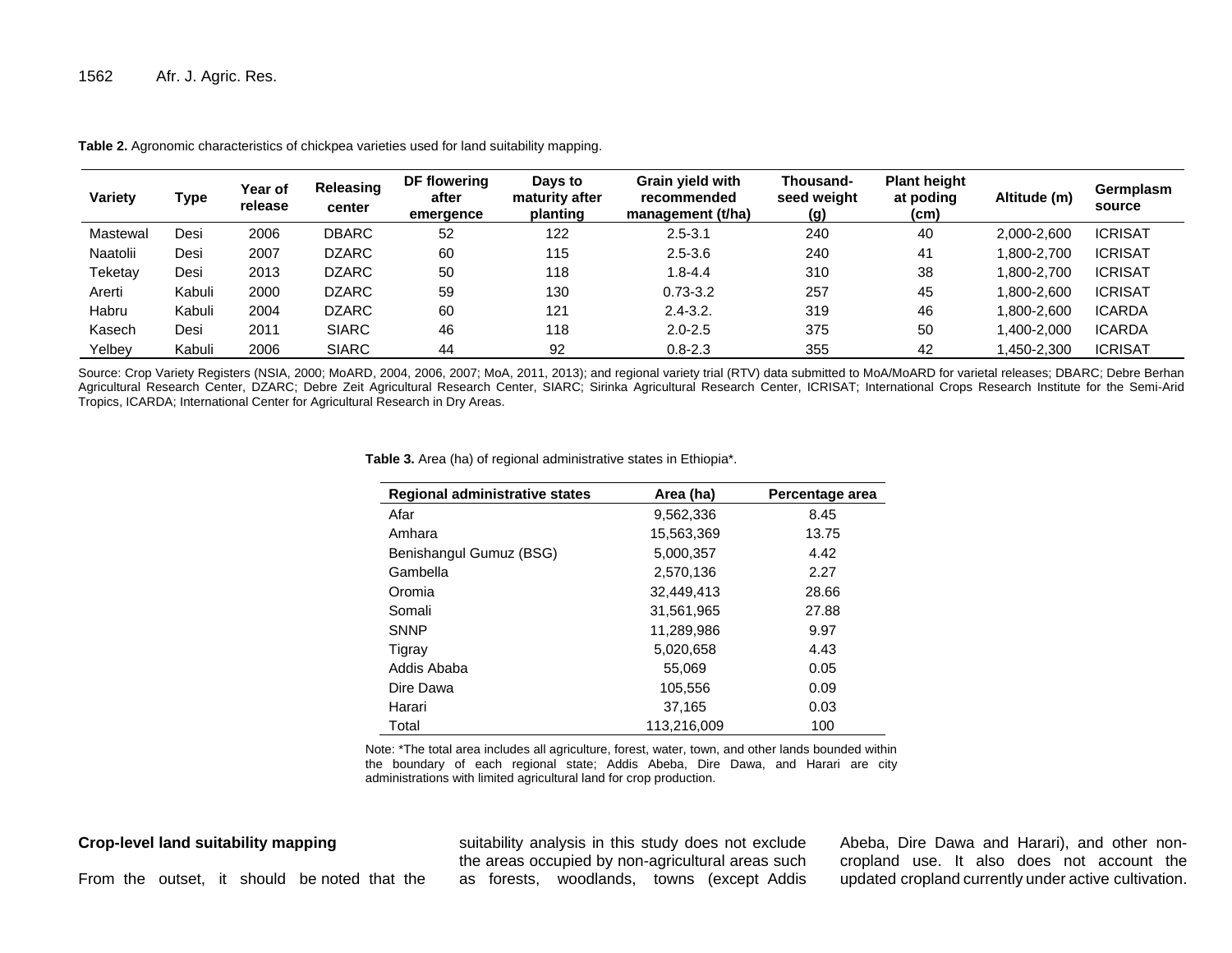

**Figure 2.** Land suitability map for chickpea Source: Nigussie (2018)

**Table 4**. Land area under different suitability classes for chickpea in regional states.

|                       | <b>Highly suitable</b> |      |            | <b>Moderately suitable</b> |           | <b>Marginally suitable</b> |            | Not suitable |  |
|-----------------------|------------------------|------|------------|----------------------------|-----------|----------------------------|------------|--------------|--|
| <b>Regional state</b> | Area (ha)              | %    | Area (ha)  | %                          | Area (ha) | %                          | Area (ha)  | %            |  |
| Amhara                | 206.884                | 1.34 | 6.759.484  | 43.66                      | 394.688   | 2.55                       | 8,122,488  | 52.46        |  |
| Oromia                | 1,167,484              | 3.9  | 9,685,144  | 32.37                      | 248,568   | 0.83                       | 18,818,876 | 62.9         |  |
| <b>SNNP</b>           | 406.908                | 3.83 | 3,605,024  | 33.94                      | 187,052   | 1.76                       | 6,422,968  | 60.47        |  |
| Tigray                | 27.268                 | 0.55 | 1,459,352  | 29.46                      | 63.376    | 1.28                       | 3,404,436  | 68.71        |  |
| Afar                  | 0                      | 0    | 29.384     | 0.35                       | 460       | 0.01                       | 8,407,408  | 99.65        |  |
| <b>BSG</b>            | 0                      | 0    | 82.468     | 1.64                       | 12.040    | 0.24                       | 4,941,076  | 98.12        |  |
| Gambella              | $\Omega$               | 0    | 1.888      | 0.06                       | 44        | $\Omega$                   | 2,990,684  | 99.94        |  |
| Somali                | $\Omega$               | 0    | 111,588    | 0.32                       | 2.312     | 0.01                       | 34,697,740 | 99.67        |  |
| Total                 | 1,808,544              | 1.61 | 21,734,332 | 19.36                      | 908,540   | 0.81                       | 87,805,676 | 78.22        |  |

Source: Nigussie (2018).

The chickpea's crop level area showed 1.61% (highly suitable) and 19.36% (moderately suitable) for chickpea production across the regions (Figure 2 and Table 4. Generally, chickpea's crop level highly suitable land areas are still larger than the highly suitable land area for most individual varieties. This is expected because the environmental range boundaries for the different suitability class thresholds are defined considering broader ranges of adaptation to encompass the adaptation ranges of most of the varieties currently available.

#### **Individual chickpea variety level land suitability**

#### *Mastewal (ICCV-92006)*

Chickpea variety Mastewal yields, on average, 3.0 and 1.9 tons ha-1 in research and farmers' fields, respectively (MoARD, 2006). It has a medium seed size (TSW of 240 g) compared to the prior releases of chickpea varieties (Table 2). It is an early maturing variety and can be potentially used in double cropping in areas having a short rainy season (belg) following the harvest of the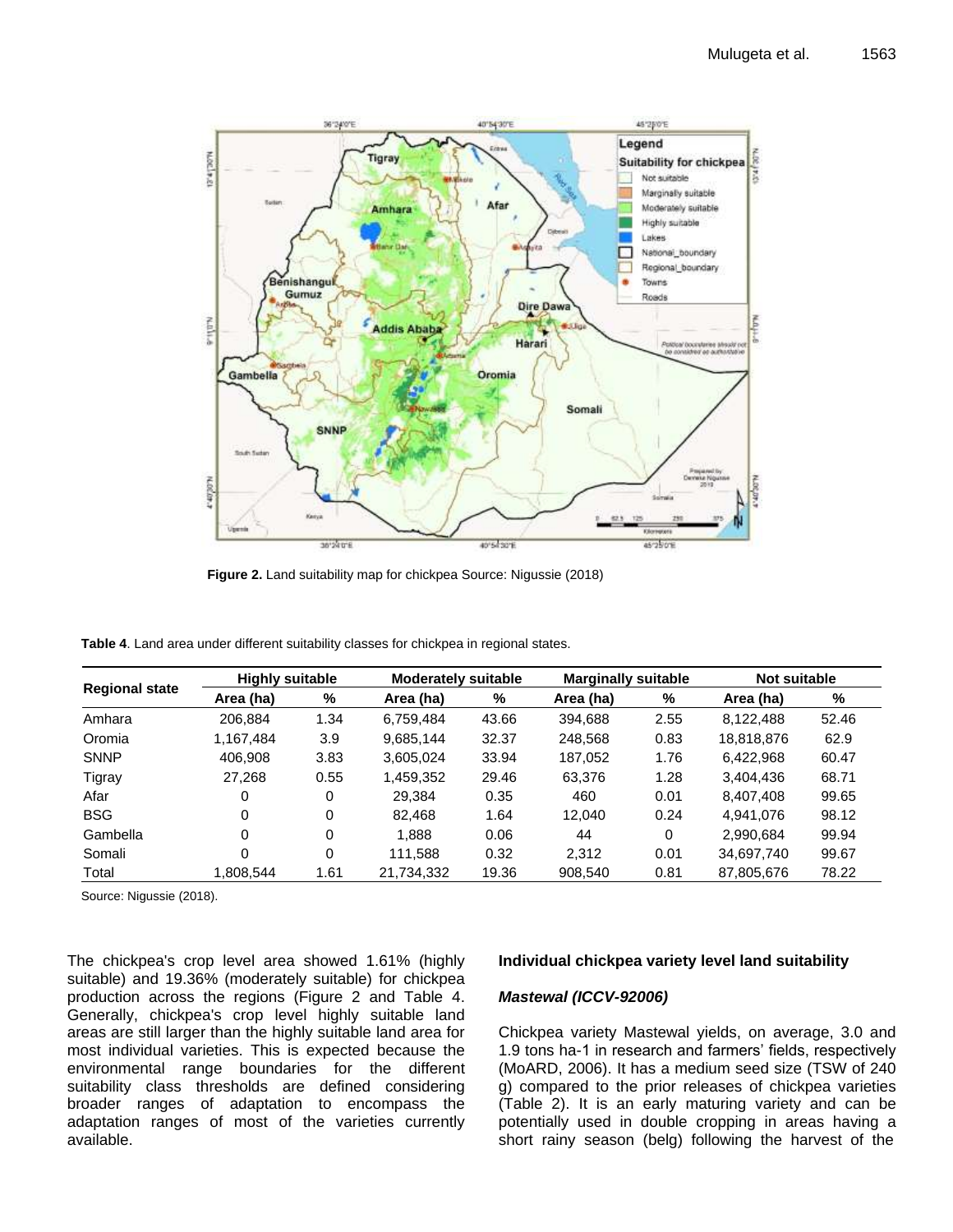

**Figure 3**. Land suitability map for chickpea var. Mastewal.

|                       | <b>Highly suitable</b> |      | <b>Moderately suitable</b> |       | <b>Marginally suitable</b> |       | <b>Not suitable</b> |       |
|-----------------------|------------------------|------|----------------------------|-------|----------------------------|-------|---------------------|-------|
| <b>Regional state</b> | Area (ha)              | %    | Area (ha)                  | %     | Area (ha)                  | %     | Area (ha)           | %     |
| Amhara                | 419,300                | 2.69 | 7.603.708                  | 48.86 | 677.736                    | 4.35  | 6,862,625           | 44.09 |
| Oromia                | 225.988                | 0.7  | 11.994.180                 | 36.96 | 2,315,952                  | 7.14  | 17,913,293          | 55.2  |
| <b>SNNP</b>           | 20.584                 | 0.18 | 4.862.344                  | 43.07 | 410.092                    | 3.63  | 5.996.966           | 53.12 |
| Tigray                | 5,232                  | 0.1  | 472.764                    | 9.42  | 20.088                     | 0.4   | 4.522.574           | 90.08 |
| Afar                  | 0                      | 0    | 6.488                      | 0.07  | 13.592                     | 0.14  | 9,542,256           | 99.79 |
| <b>BSG</b>            | 0                      | 0    | 554.984                    | 11.1  | 519,736                    | 10.39 | 3,925,637           | 78.51 |
| Gambella              | 0                      | 0    | 15.520                     | 0.6   | 33.044                     | 1.29  | 2,521,572           | 98.11 |
| Somali                | 0                      | 0    | 5.264                      | 0.02  | 1.088                      | 0     | 31,555,613          | 99.98 |
| Total                 | 671,104                | 0.59 | 25,515,252                 | 22.58 | 3,991,328                  | 3.53  | 82,840,536          | 73.30 |

**Table 5.** Land area under different suitability classes for Mastewal variety in regional states.

main rainy season crops. It is preferred for its relatively larger seed size in the local market than the local varieties and its light red color. The variety is relatively tolerant to wilt and root rot fungal diseases.

The variety level suitability analysis and mapping results for this variety are shown in Figure 3 and Table 5. When compared with the overall crop level suitability

result of chickpea Figure 2 and Table 4, the highly suitable lands for Mastewal are still smaller. The highly suitable lands are in the west-central highlands of Ethiopia, mainly in parts of Amhara and Oromia and SNNPR regional states. The moderately suitable and marginally suitable Mastewal variety areas mainly cover most Amhara and Oromia and central and northern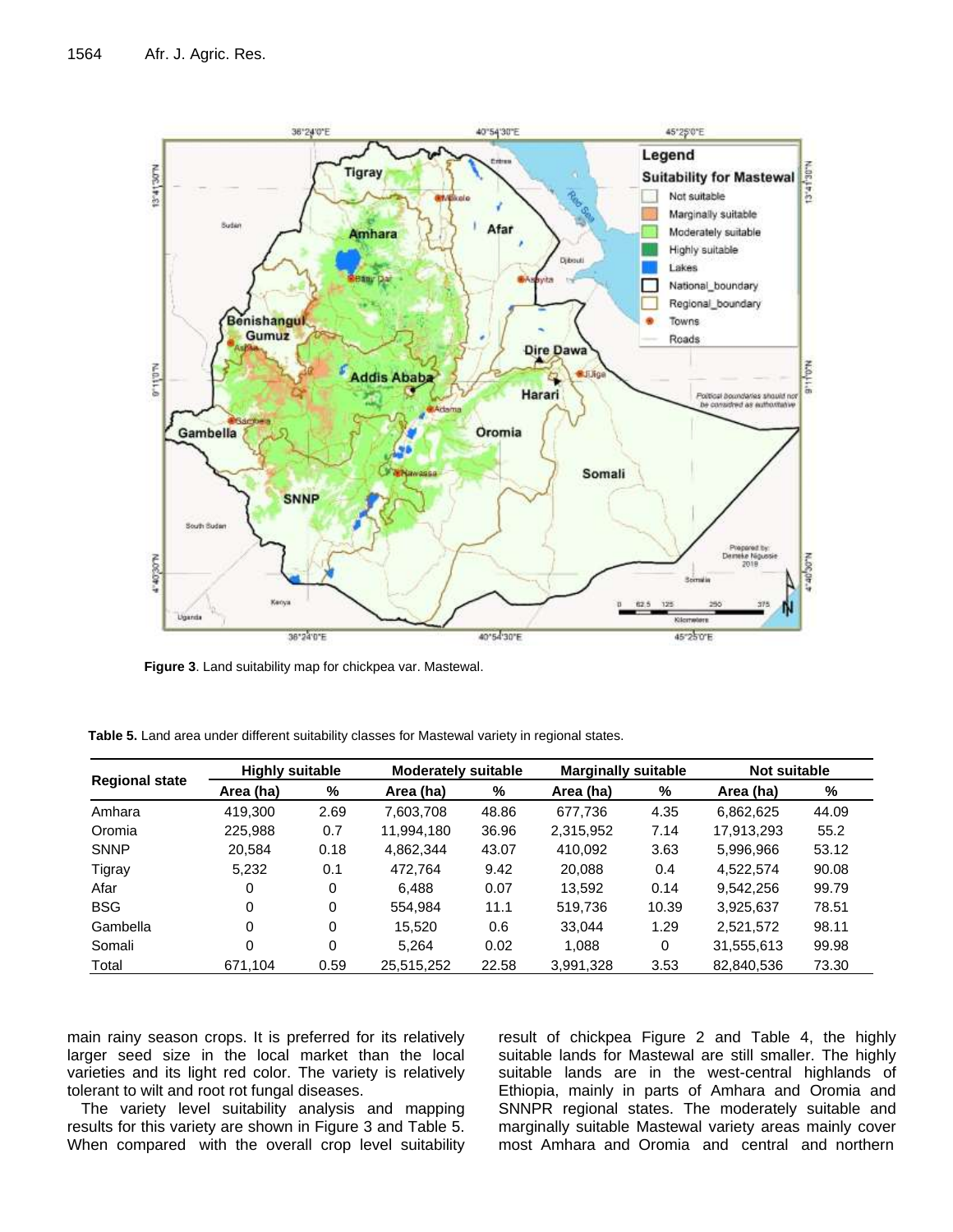

**Figure 4.** Land suitability map for chickpea var. Naatolii.

SNNPR.

# *Naatolii (ICCX-910112-6)*

Naatolii grain yields ranged from 2.5-3.5 tons ha-1in the research field (MoARD, 2007). It is a high-yielding and short-duration chickpea variety resistant to fusarium wilt disease in waterlogging Vertisol areas. However, it is recommended to advance the planting date and drain excess water from the field. There are local and foreign market demands to meet producing chickpea varieties like Naatolii, although the supply is very limited, as its production has not yet expanded. It has a local market preference due to its light golden seed color and medium seed size of 240 g of TSW (Table 2). The variety level suitability analysis and mapping results for this variety are shown in Figure 4 and Table 6. The moderately suitable and highly suitable areas for this variety cover large parts of Amhara, followed by central Oromia. It also covers part of central Tigray and northern SNNPR to a smaller extent. Compared with the overall (crop level) suitability result of chickpea, this variety has relatively smaller coverage.

# *Teketay (ICCX-940002-F5-242P-1-1-1)*

Teketay variety yields, on average, 2.0 to 2.7 and 1.6 to 2.2 tons ha-1 at research stations and on farmers' fields, respectively, with a medium seed size for having TSW of 310 g (Table 2). The observed yield potential on farmers' fields during the 2015-2018 scaling project of ICARDA in potential chickpea growing areas of the country was far higher than the yield reported for release, which was attributed to sub-optimal crop management and weather conditions in the selected test locations during nationwide testing.

The variety level suitability analysis and mapping results for this variety are shown in Figure 5 and Table 7. The result shows that the moderately and highly suitable areas for this variety cover large parts of east-central Amhara, followed by central Oromia. It also covers a minor part of central Tigray and northern SNNPR. Compared with the overall crop level suitability map of chickpea, it covers a relatively small area of suitable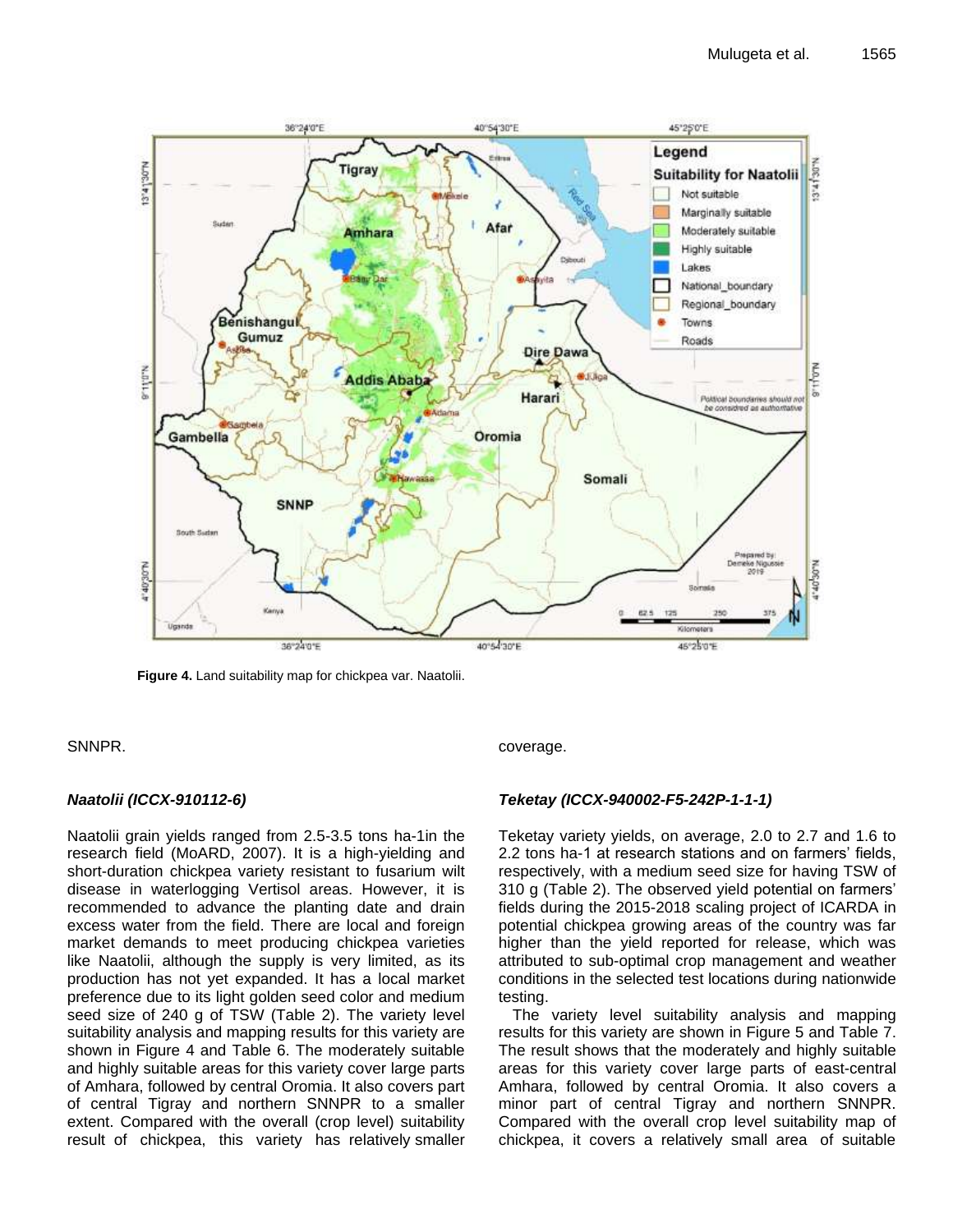|                       | <b>Highly suitable</b> |      |            | <b>Moderately suitable</b> |           | <b>Marginally suitable</b> |             | Not suitable |  |
|-----------------------|------------------------|------|------------|----------------------------|-----------|----------------------------|-------------|--------------|--|
| <b>Regional state</b> | Area (ha)              | %    | Area (ha)  | %                          | Area (ha) | %                          | Area (ha)   | %            |  |
| Amhara                | 453.120                | 2.91 | 5,733,520  | 36.84                      | 276,976   | 1.78                       | 9,099,753   | 58.47        |  |
| Oromia                | 235,504                | 0.73 | 4,544,288  | 14                         | 50,560    | 0.16                       | 27,619,061  | 85.11        |  |
| <b>SNNP</b>           | 20,580                 | 0.18 | 544.856    | 4.83                       | 1.156     | 0.01                       | 10,723,394  | 94.98        |  |
| Tigray                | 5,388                  | 0.11 | 472,384    | 9.41                       | 20,052    | 0.4                        | 4,522,834   | 90.08        |  |
| Afar                  | 0                      | 0    | 856        | 0.01                       | 596       | 0.01                       | 9.560.884   | 99.98        |  |
| <b>BSG</b>            | 0                      | 0    | 13.220     | 0.26                       | 612       | 0.01                       | 4.986.525   | 99.72        |  |
| Gambella              | 0                      | 0    | 0          | 0                          | 0         | 0                          | 2.570.136   | 100          |  |
| Somali                | 0                      | 0    | 4.480      | 0.01                       | 748       | 0                          | 31,556,737  | 99.98        |  |
| Total                 | 714.592                | 0.63 | 11,313,604 | 10.01                      | 350,700   | 0.31                       | 100,639,324 | 89.05        |  |





**Figure 5**. Land suitability map for chickpea var. Teketay.

lands.

## *Arerti (FLIP 89-84C)*

Arerti variety yields, on average, 1.6-5.2 and 1.8-4.7 tons ha-1 in research and farmers' fields, respectively, with 257 g of TSW (Table 2; NSIA 2000), being medium in seed size. It is widely grown in the country and is a dominant chickpea variety under production due to national level pre-scaling up activities by EIAR and its merits before 2015.

The variety level suitability analysis and mapping results for this variety are shown in Figure 6 and Table 8.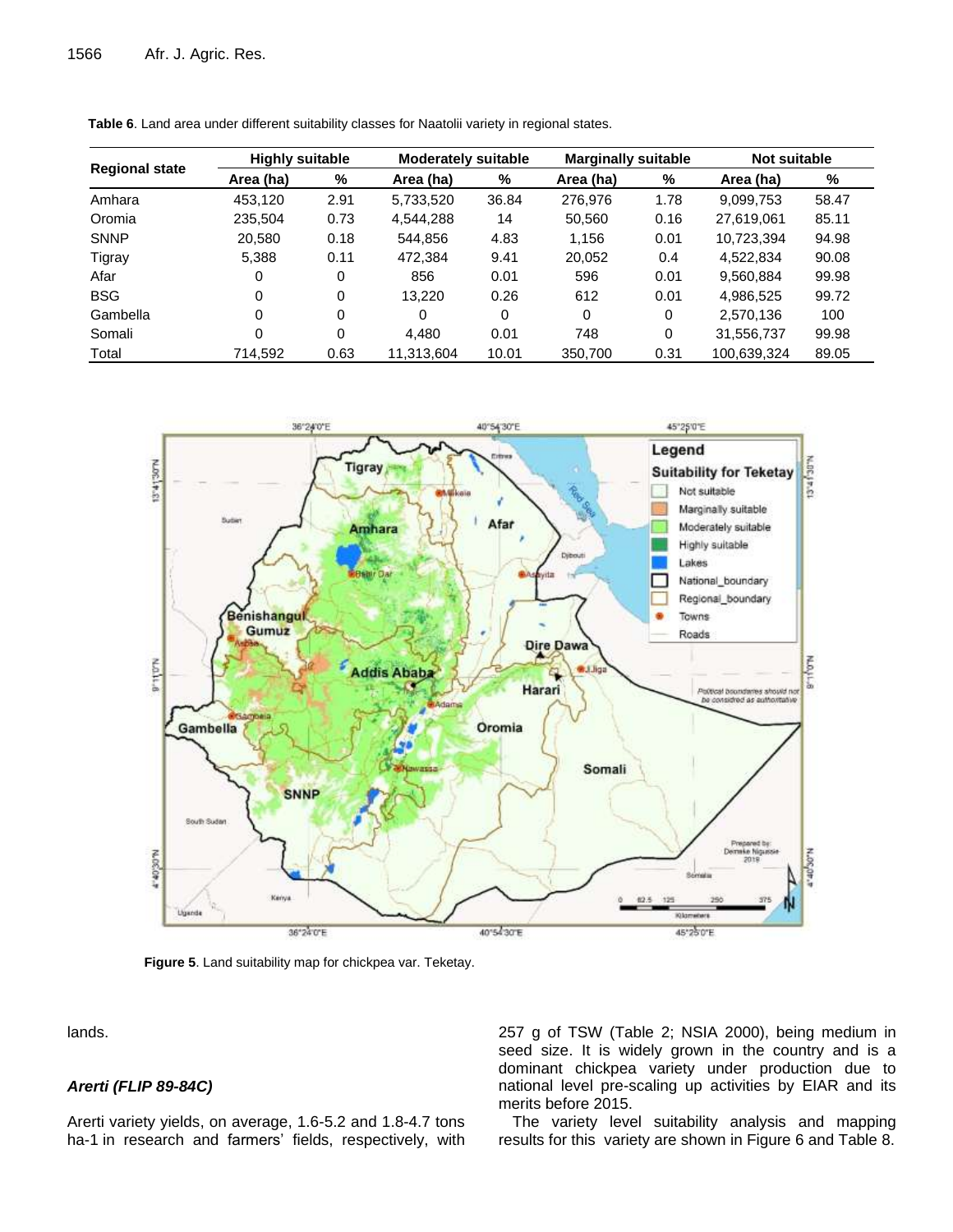|                       | <b>Highly suitable</b> |      |            | <b>Moderately suitable</b> |           | <b>Marginally suitable</b> |            | Not suitable |  |
|-----------------------|------------------------|------|------------|----------------------------|-----------|----------------------------|------------|--------------|--|
| <b>Regional state</b> | Area (ha)              | %    | Area (ha)  | %                          | Area (ha) | %                          | Area (ha)  | %            |  |
| Amhara                | 714.396                | 4.59 | 7.640.040  | 49.09                      | 346.308   | 2.23                       | 6.862.625  | 44.09        |  |
| Oromia                | 471.908                | 1.45 | 12.511.392 | 38.56                      | 1.552.820 | 4.79                       | 17.913.293 | 55.20        |  |
| <b>SNNP</b>           | 160.792                | 1.42 | 4.748.356  | 42.06                      | 383,872   | 3.40                       | 5,996,966  | 53.12        |  |
| Tigray                | 31.104                 | 0.62 | 466.124    | 9.28                       | 856       | 0.02                       | 4.522.574  | 90.08        |  |
| Afar                  | 0                      | 0.00 | 7.056      | 0.07                       | 13.024    | 0.14                       | 9.542.256  | 99.79        |  |
| <b>BSG</b>            | 0                      | 0.00 | 494.752    | 9.89                       | 579.968   | 11.60                      | 3,925,637  | 78.51        |  |
| Gambella              | 0                      | 0.00 | 20.292     | 0.79                       | 28,272    | 1.10                       | 2,521,572  | 98.11        |  |
| Somali                | 0                      | 0.00 | 5.840      | 0.02                       | 512       | 0.00                       | 31,555,613 | 99.98        |  |
| Total                 | 1,378,200              | 1.22 | 25.893,852 | 22.91                      | 2,905,632 | 2.57                       | 82,840,536 | 73.30        |  |

**Table 7.** Land area under different suitability classes for Teketay variety in regional states.



Compared with chickpea's overall crop level suitability result, the highly and moderately suitable areas of Arerti variety are large, covering most of Amhara, Oromia, SNNPR and part of central Tigray. The result shows that the highly suitable areas are larger in the Amhara region when compared with the crop level suitability maps, and they are mainly found in central Amhara and Oromia. Highly suitable lands are larger than the crop level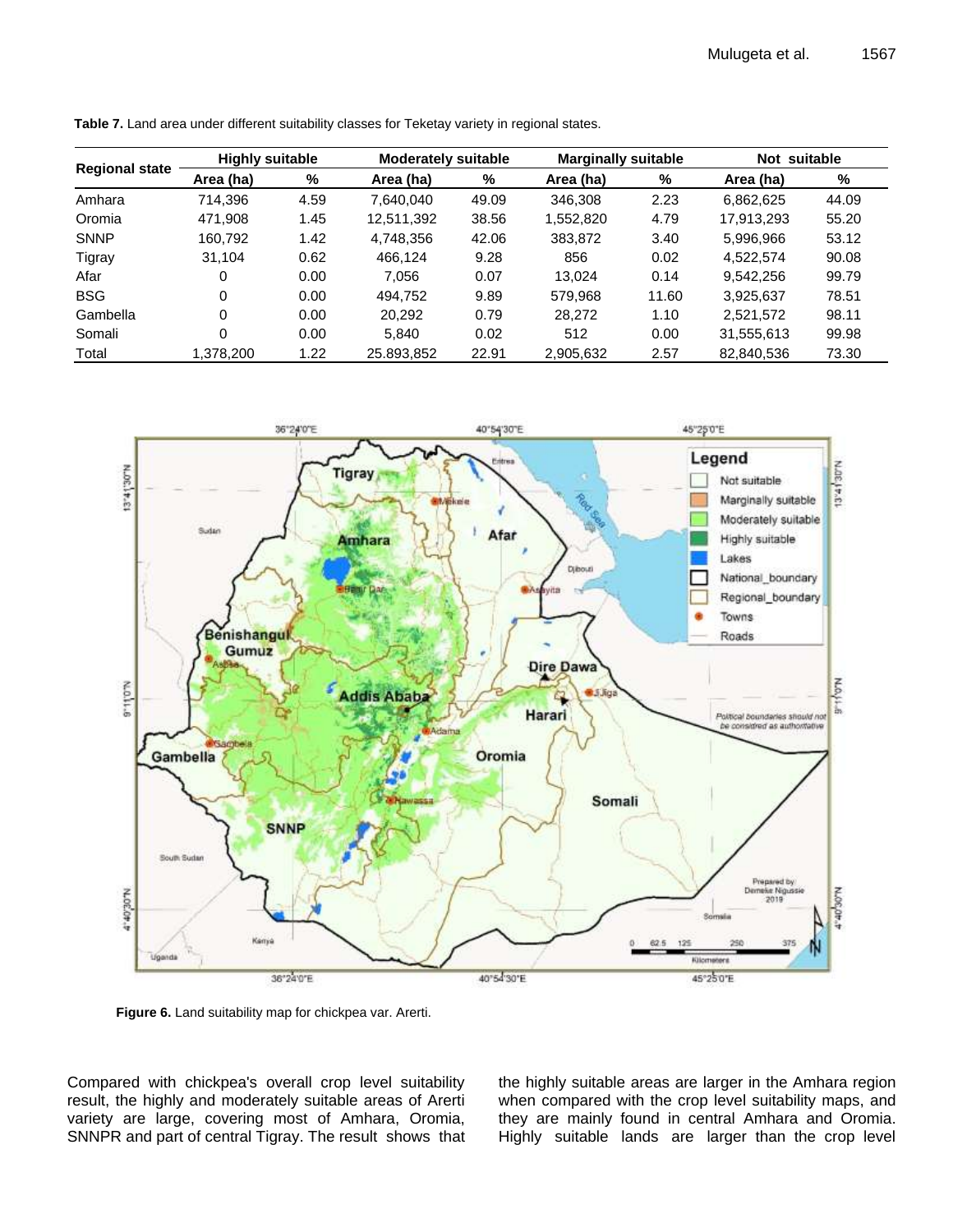|                       | <b>Highly suitable</b> |      |            | <b>Moderately suitable</b> |           | <b>Marginally suitable</b> |            | <b>Not suitable</b> |  |
|-----------------------|------------------------|------|------------|----------------------------|-----------|----------------------------|------------|---------------------|--|
| <b>Regional state</b> | Area (ha)              | %    | Area (ha)  | %                          | Area (ha) | %                          | Area (ha)  | %                   |  |
| Amhara                | 1,121,812              | 7.21 | 7.069.028  | 45.42                      | 188,360   | 1.21                       | 7,184,169  | 46.16               |  |
| Oromia                | 940.676                | 2.9  | 12,995,936 | 40.05                      | 377,828   | 1.16                       | 18,134,973 | 55.89               |  |
| <b>SNNP</b>           | 180.972                | 1.6  | 4.962.804  | 43.96                      | 117.688   | 1.04                       | 6,028,522  | 53.4                |  |
| Tigray                | 44.156                 | 0.88 | 449.700    | 8.96                       | 784       | 0.02                       | 4,526,018  | 90.15               |  |
| Afar                  | 0                      | 0    | 8.612      | 0.09                       | 11.468    | 0.12                       | 9.542.256  | 99.79               |  |
| <b>BSG</b>            | 0                      | 0    | 852.780    | 17.05                      | 221.940   | 4.44                       | 3,925,637  | 78.51               |  |
| Gambella              | 0                      | 0    | 42.756     | 1.66                       | 5,808     | 0.23                       | 2.521.572  | 98.11               |  |
| Somali                | 0                      | 0    | 5.800      | 0.02                       | 552       | 0                          | 31,555,613 | 99.98               |  |
| Total                 | 2.287.616              | 2.02 | 26,387,416 | 23.35                      | 924,428   | 0.82                       | 83,418,760 | 73.81               |  |

**Table 8.** Land area under different suitability classes for Arerti in regional states.

suitability, which is about 1.81 million ha, while that of Arerti variety is 2.29 million ha, the second- largest next to Kasech with 2.4 million ha chickpea varieties included in this study.

## *Habru (FLIP-88-42C)*

Habru yields, on average, 2.4 to 3.2 tons ha-1 in the research field with TSW of 319 g (Table 2; MoARD, 2004), being medium in seed size, even though it has a relatively larger seed size than chickpea varieties considered, except Yelbey, in this land suitability analysis. It has got wide adaptation and is a dominant variety due to national level pre-scale up activities by EIAR before 2015 in addition to its biological merits, such as better performance in both moisture stress and mid to high altitude areas. This variety is moderately resistant to wilt compared with the overall crop level suitability result of chickpea, shown in Figure 2 and Table 4. Land area under different suitability classes for chickpea in regional states, the suitable areas of Habru variety (Figure 7 and Table 9) is large, covering most of Amhara, Oromia, SNNPR and part of central Tigray. The result shows that the highly suitable areas are larger in Amhara region compared with the chickpea's crop level suitability maps are mainly found in central Amhara and Oromia. Highly suitable areas are still large in the crop-level suitability, which is about 1.8 million ha; while that of Habru variety is 1.29 million ha, which is the third-largest compared with other chickpea varieties.

# *Kasech (FLIP-95-31C)*

Kasech variety yields, on average, 2.0 to2.5 and 1.6 to2.0 tons ha-1 in research and farmers' field, respectively, with a TSW of 375g (Table 2; MoA, 2011), which falls in medium seed size although it has the biggest seed size than the varieties included in this study. Even though it is low yielding, Kasech is an early maturing variety, which is well adapted to moisture-stress areas. The variety level suitability analysis and mapping results for this variety are shown in Figure 8 and Table 10. The variety has the largest highly suitable land (2.395 million ha) compared with crop and variety level suitability analysis results. These areas are found in Amhara largely followed by Oromia, Tigray and SNNP However, the combined highly suitable and moderately suitable area of the Kasech variety is still smaller than the crop level suitability and other varieties considered in this analysis.

# *Yelbey (ICCV-14808)*

Yelbey variety yields, on average 1.8 and 1.4 tons ha-1 in research and farmers' fields, respectively, with a TSW of 355 g (Table 2) (MoARD, 2006). It is medium seed size chickpea, though with the second-largest seed size among the varieties used for land suitability analysis in this study. It is relatively resistant to wilt and root rot. Although its productivity is low, it is early maturing and well adapted to moisture-stress areas.

Compared with the overall crop-level suitability result of chickpea, shown in (Figure 2 and Table 4), the suitable areas of Yelbey variety are smaller than that of the crop level results, mostly covering the central highlands of the country; stretching from most of central Tigray, central and western Amhara, central Oromia, to large parts of northern SNNP (Figure 9 and Table 11).

The results show that the highly suitable areas are the fourth largest (1.22 million ha) compared with the variety level suitability results and they are found in Amhara largely followed by Oromia and SNNP.

Toker et al. (2007) indicated drought in chickpea is metrological term and environmental event, defined as water stress due to lack or insufficiency of rainfall and/or inadequate external water supply. Therefore, in our tested chickpea varieties, desi and kabuli types Kasech and Yelbey respectively had short flowering and physiological maturity period among chickpea varieties in the experiment (Table 1). Thus, they can be recommended for moisture stress regions (Afar,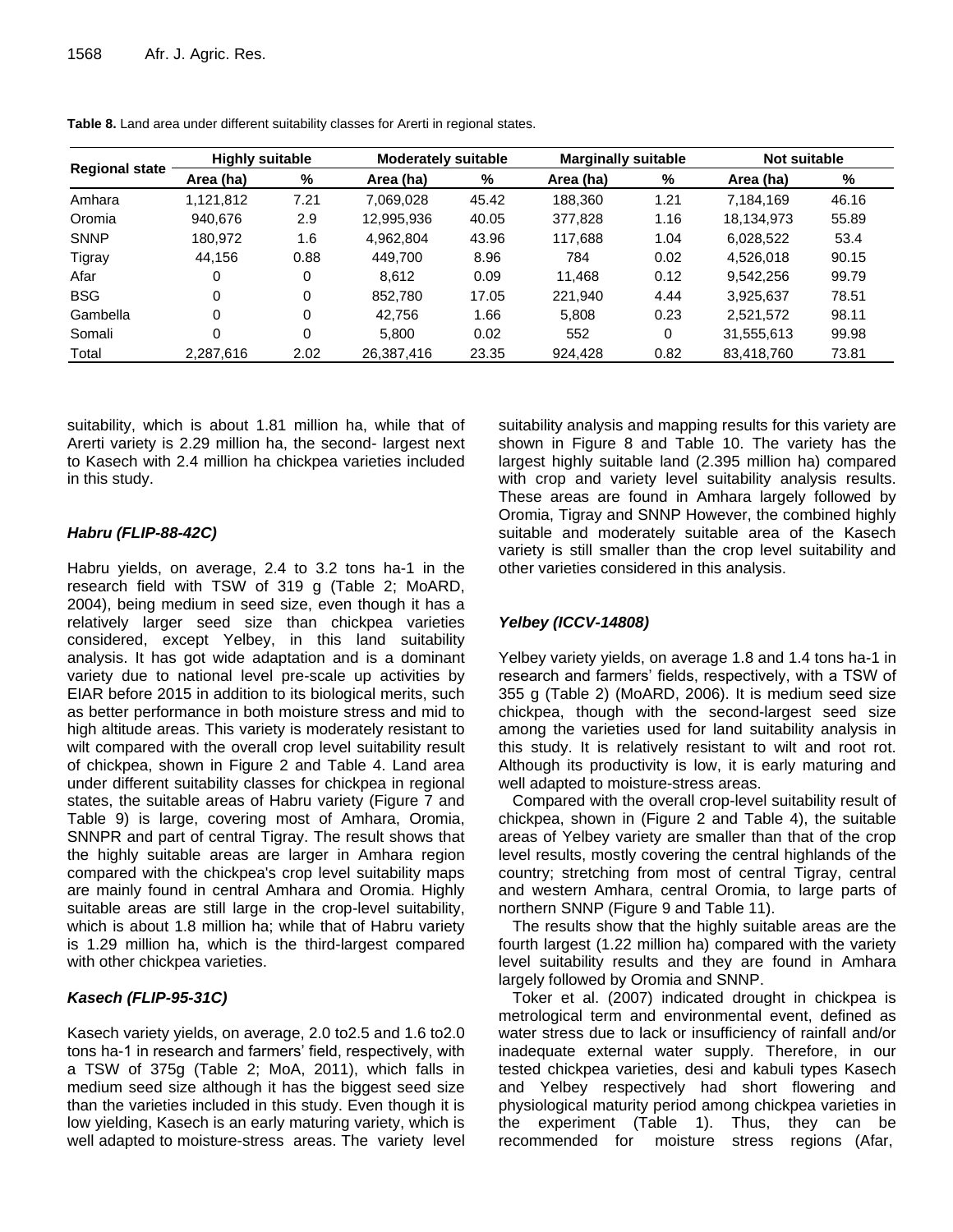

**Figure 7.** Land suitability map for chickpea var. Habru.

|                       | <b>Highly suitable</b> |          |            | <b>Moderately suitable</b> |           | <b>Marginally suitable</b> |            | <b>Not suitable</b> |
|-----------------------|------------------------|----------|------------|----------------------------|-----------|----------------------------|------------|---------------------|
| <b>Regional state</b> | Area (ha)              | %        | Area (ha)  | %                          | Area (ha) | %                          | Area (ha)  | %                   |
| Amhara                | 640.304                | 4.11     | 7.358.364  | 47.28                      | 380.532   | 2.45                       | 7.184.169  | 46.16               |
| Oromia                | 570.968                | 1.76     | 12.947.872 | 39.9                       | 778,932   | 2.4                        | 18,151,641 | 55.94               |
| <b>SNNP</b>           | 58,832                 | 0.52     | 4,985,464  | 44.16                      | 217,168   | 1.92                       | 6,028,522  | 53.4                |
| Tigray                | 23,372                 | 0.47     | 465.844    | 9.28                       | 5.424     | 0.11                       | 4.526.018  | 90.15               |
| Afar                  | 0                      | 0        | 5.984      | 0.06                       | 14.096    | 0.15                       | 9.542.256  | 99.79               |
| <b>BSG</b>            | 0                      | $\Omega$ | 755.380    | 15.11                      | 319,340   | 6.39                       | 3,925,637  | 78.51               |
| Gambella              | 0                      | 0        | 40.912     | 1.59                       | 7.652     | 0.3                        | 2,521,572  | 98.11               |
| Somali                | 0                      | 0        | 5.532      | 0.02                       | 820       | 0                          | 31,555,613 | 99.98               |
| Total                 | 1.293.476              | 1.14     | 26,565,352 | 23.51                      | 1.723.964 | 1.53                       | 83,435,428 | 73.82               |

**Table 9.** Land area under different suitability classes for Habru variety in regional states.

Benshangul, Gambella and Somali) based on their earliness for regions with short growing period and low rainfall. In addition, those regions with irrigation potential can curve marginally suitable and not suitable areas to high and moderately suitable areas (Table 4). In general, releasing improved varieties for wide adaptation was not useful in the region/country with diverse environment like Ethiopia rather it should be depending on varieties and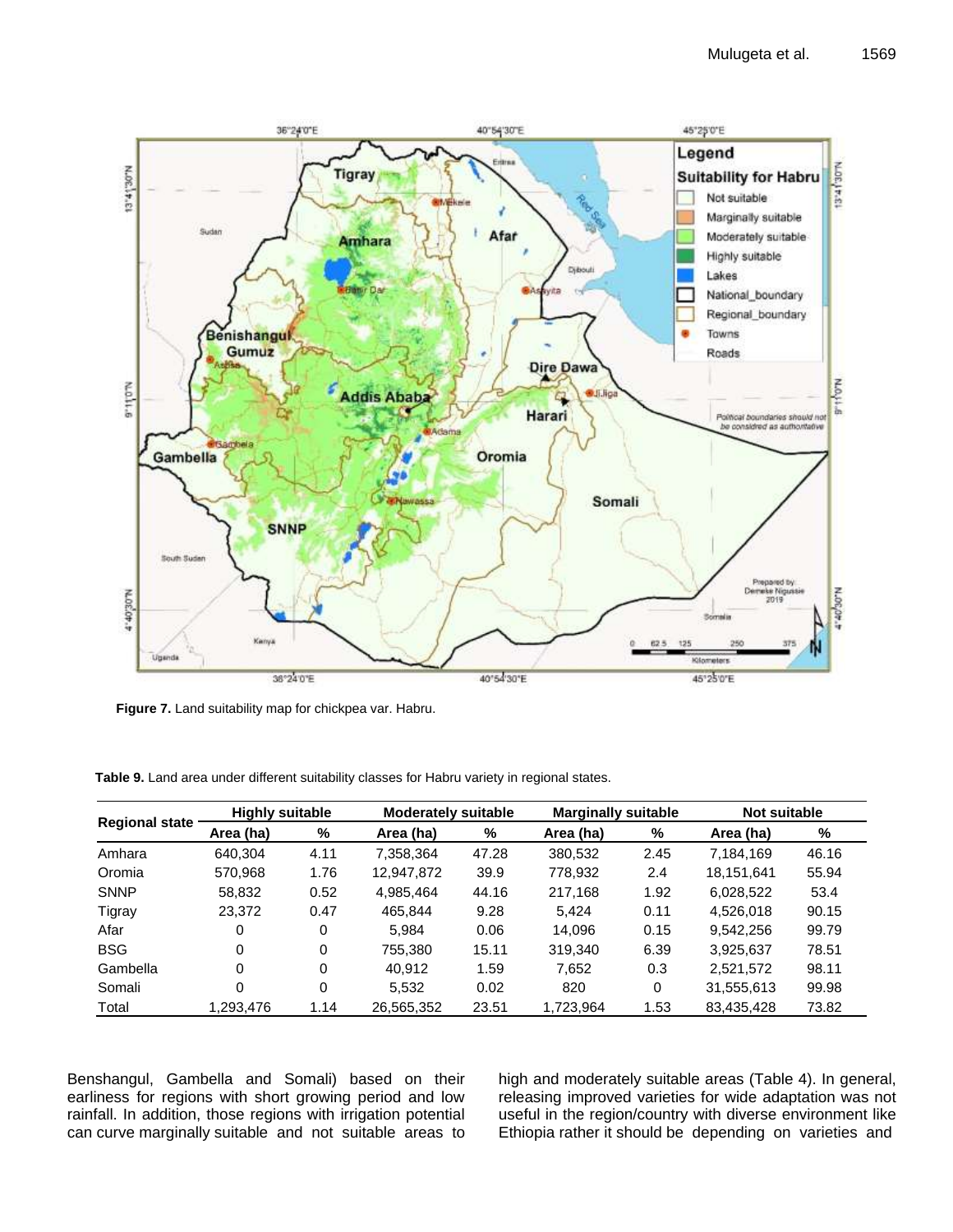

**Figure 8.** Land suitability map for chickpea var. Kasech.

**Table 10.** Land area under different suitability classes for Kasech variety in regional states.

| <b>Regional state</b> | <b>Highly suitable</b> |      | <b>Moderately suitable</b> |       | <b>Marginally suitable</b> |      | Not suitable |       |
|-----------------------|------------------------|------|----------------------------|-------|----------------------------|------|--------------|-------|
|                       | Area (ha)              | %    | Area (ha)                  | %     | Area (ha)                  | %    | Area (ha)    | %     |
| Amhara                | 1.366.880              | 8.78 | 4,255,224                  | 27.34 | 59.320                     | 0.38 | 9.881.945    | 63.49 |
| Oromia                | 587.344                | 1.81 | 4,441,420                  | 13.69 | 23.752                     | 0.07 | 27,396,897   | 84.43 |
| <b>SNNP</b>           | 200.124                | 1.77 | 323.188                    | 2.86  | 128                        | 0    | 10,766,546   | 95.36 |
| Tigray                | 240.732                | 4.79 | 568,680                    | 11.33 | 3.620                      | 0.07 | 4.207.626    | 83.81 |
| Afar                  | 0                      | 0    | 2.740                      | 0.03  | 184                        | 0    | 9,559,412    | 99.97 |
| <b>BSG</b>            | 0                      | 0    | 0                          | 0     | 0                          | 0    | 5,000,357    | 100   |
| Gambella              | 0                      | 0    | 0                          | 0     | 0                          | 0    | 2,570,136    | 100   |
| Somali                | 60                     | 0    | 24.360                     | 0.08  | 3.244                      | 0.01 | 31,534,301   | 99.91 |
| Total                 | 2,395,140              | 2.12 | 9,615,612                  | 8.508 | 90,248                     | 0.08 | 100,917,220  | 89.29 |

the type of biophysical variables experienced in the target environment is essential.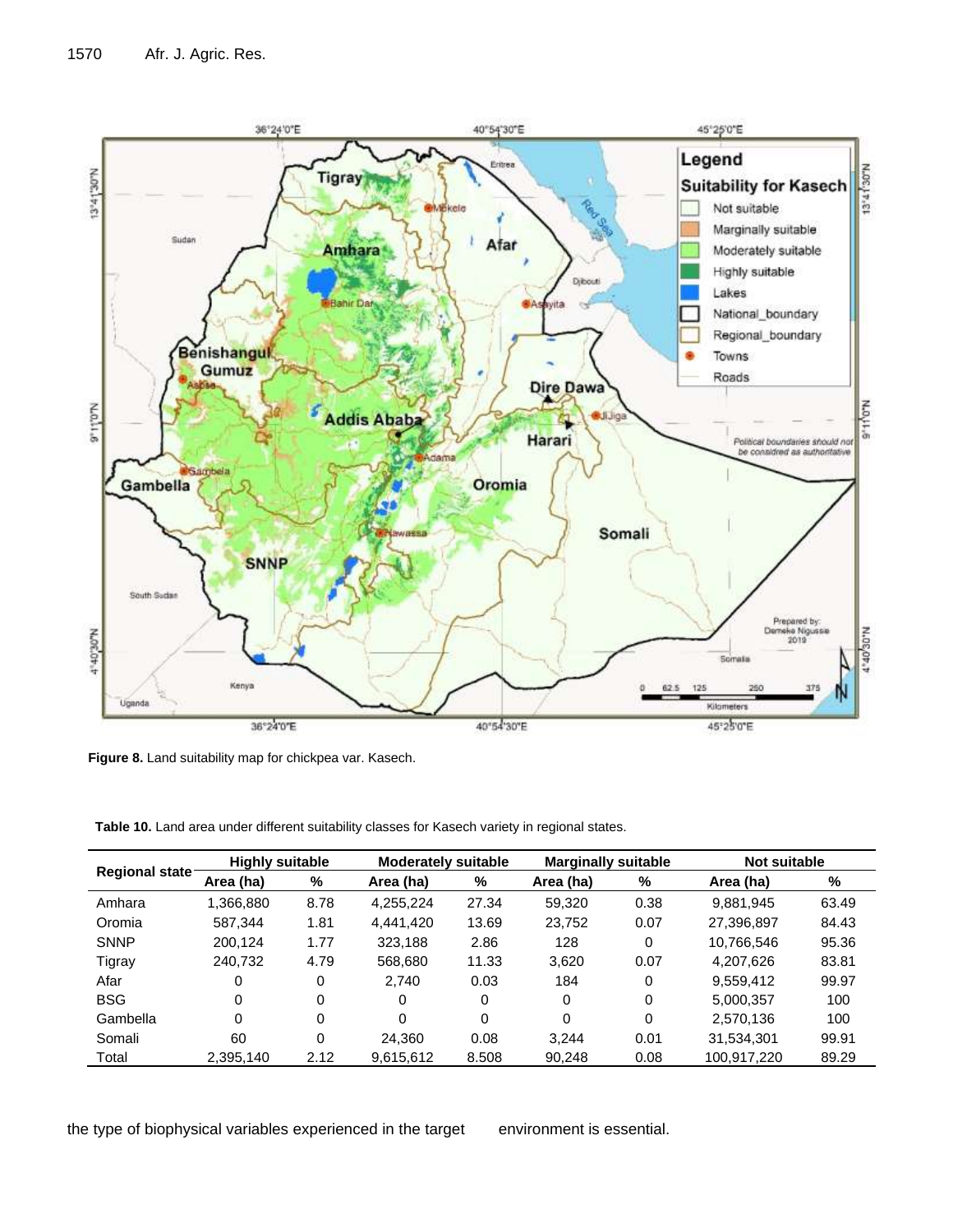

**Figure 9.** Land suitability map for chickpea var. Yelbey.

|                       | <b>Highly suitable</b> |      |            | <b>Moderately suitable</b> |           | <b>Marginally suitable</b> |            | <b>Not suitable</b> |  |
|-----------------------|------------------------|------|------------|----------------------------|-----------|----------------------------|------------|---------------------|--|
| <b>Regional state</b> | Area (ha)              | %    | Area (ha)  | %                          | Area (ha) | %                          | Area (ha)  | %                   |  |
| Amhara                | 764.752                | 4.91 | 6,053,652  | 38.9                       | 221.004   | 1.42                       | 8.523.961  | 54.77               |  |
| Oromia                | 303.224                | 0.93 | 6,683,624  | 20.6                       | 52,672    | 0.16                       | 25.409.893 | 78.31               |  |
| <b>SNNP</b>           | 66.468                 | 0.59 | 3,520,984  | 31.19                      | 46,832    | 0.41                       | 7,655,702  | 67.81               |  |
| Tigray                | 88,532                 | 1.76 | 630.236    | 12.55                      | 4.832     | 0.1                        | 4.297.058  | 85.59               |  |
| Afar                  | 16                     | 0    | 8.888      | 0.09                       | 11.888    | 0.12                       | 9.541.544  | 99.78               |  |
| <b>BSG</b>            | 0                      | 0    | 147.912    | 2.96                       | 20,068    | 0.4                        | 4,832,377  | 96.64               |  |
| Gambella              | 0                      | 0    | 3.056      | 0.12                       | 1.448     | 0.06                       | 2,565,632  | 99.82               |  |
| Somali                | 0                      | 0    | 6.172      | 0.02                       | 180       | 0                          | 31,555,613 | 99.98               |  |
| Total                 | 1.222.992              | 1.08 | 17.054.524 | 15.09                      | 358.924   | 0.32                       | 94,381,780 | 83.51               |  |

**Table 11.** Land area under different suitability classes for Yelbey variety in regional states.

## **Conclusion**

1) Amhara, Oromia, SNNP and Tigray remain the major regions with suitable areas for producing available varieties of chickpea compared to Afar, Benishangul Gumuz, Gambella, and Somali regions. However, the highly suitable areas are limited compared to moderately suitable areas, higher across the regions.

2) In general, areas of the highly and moderately suitable lands for most varieties considered in this analysis are smaller than the areas of crop level suitability. This difference is expected since the crop level environmental range boundaries for the suitability class thresholds are defined to encompass the adaptation ranges of available